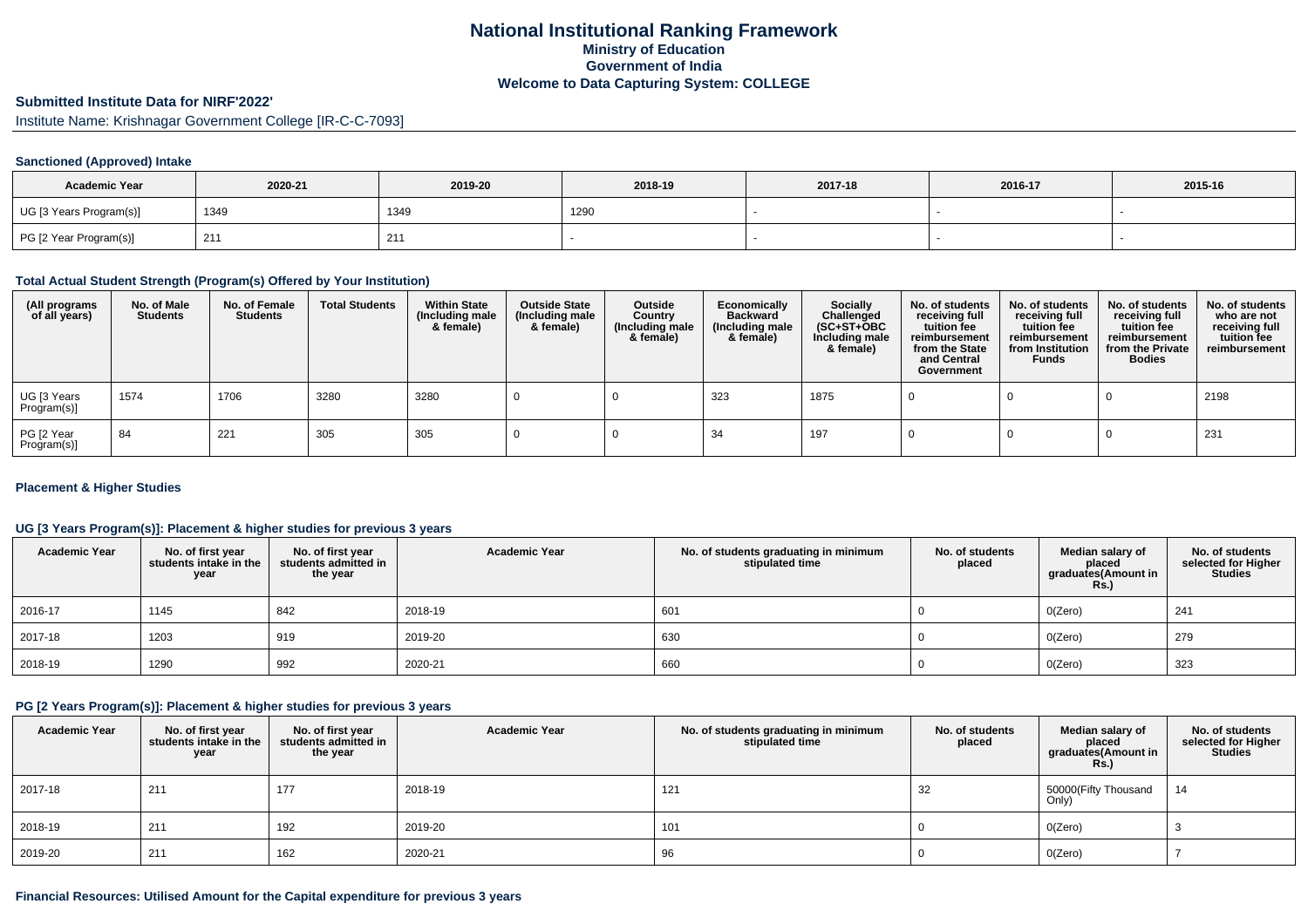| <b>Academic Year</b>                                                                                 | 2020-21                |                                                              | 2018-19                                                                                   |  |  |  |  |  |  |  |  |
|------------------------------------------------------------------------------------------------------|------------------------|--------------------------------------------------------------|-------------------------------------------------------------------------------------------|--|--|--|--|--|--|--|--|
|                                                                                                      | <b>Utilised Amount</b> | <b>Utilised Amount</b>                                       | <b>Utilised Amount</b>                                                                    |  |  |  |  |  |  |  |  |
| Annual Capital Expenditure on Academic Activities and Resources (excluding expenditure on buildings) |                        |                                                              |                                                                                           |  |  |  |  |  |  |  |  |
| Library                                                                                              | 0 (Zero)               | 95000 (Rupees ninety five thousands only)                    | 100000 (Rupees one lakh only)                                                             |  |  |  |  |  |  |  |  |
| New Equipment for Laboratories                                                                       | 0 (Zero)               | 3550000 (Rupees thirty five lakh fifty thousand only)        | 2495451 (Rupees twenty four lakh ninety five thousand four<br>hundred and fifty one only) |  |  |  |  |  |  |  |  |
| Other expenditure on creation of Capital Assets (excluding<br>expenditure on Land and Building)      | 0 (Zero)               | 2433000 (Rupees thirty four lakh thirty three thousand only) | 9082140 (Rupees ninety lakh eighty two thousand one<br>hundred and forty only)            |  |  |  |  |  |  |  |  |

# **Financial Resources: Utilised Amount for the Operational expenditure for previous 3 years**

| Academic Year                                                                                                                                                                                   | 2020-21                                                                                            | 2019-20                                                                                           | 2018-19                                                                                       |  |  |  |  |  |  |  |
|-------------------------------------------------------------------------------------------------------------------------------------------------------------------------------------------------|----------------------------------------------------------------------------------------------------|---------------------------------------------------------------------------------------------------|-----------------------------------------------------------------------------------------------|--|--|--|--|--|--|--|
|                                                                                                                                                                                                 | <b>Utilised Amount</b>                                                                             | <b>Utilised Amount</b>                                                                            | <b>Utilised Amount</b>                                                                        |  |  |  |  |  |  |  |
| <b>Annual Operational Expenditure</b>                                                                                                                                                           |                                                                                                    |                                                                                                   |                                                                                               |  |  |  |  |  |  |  |
| Salaries (Teaching and Non Teaching staff)                                                                                                                                                      | 98453803 (Rupees nine crore eighty four lakh fifty three<br>thousand eight hundred and three only) | 76416314 (Rupees seven crore sixty four lakh sixteen<br>thousand three hundred and fourteen only) | 70887111 (Rupees seven crore eight lakh eighty seven<br>thousand one hundred and eleven only) |  |  |  |  |  |  |  |
| Maintenance of Academic Infrastructure or consumables and<br>other running expenditures (excluding maintenance of hostels<br>and allied services, rent of the building, depreciation cost, etc) | 1377511 (Rupees thirteen lakh seventy seven thousand five<br>hundred and eleven only)              | 1550000 (Rupees fifteen lakh fifty thousand only)                                                 | 1000000 (Rupees ten lakh only)                                                                |  |  |  |  |  |  |  |
| Seminars/Conferences/Workshops                                                                                                                                                                  | $0$ (Zero)                                                                                         | $0$ (Zero)                                                                                        | 0 (Zero)                                                                                      |  |  |  |  |  |  |  |

### **PCS Facilities: Facilities of physically challenged students**

| 1. Do your institution buildings have Lifts/Ramps?                                                                                                         | Yes, less than 40% of the buildings |
|------------------------------------------------------------------------------------------------------------------------------------------------------------|-------------------------------------|
| 2. Do your institution have provision for walking aids, including wheelchairs and transportation from one building to another for<br>handicapped students? | No                                  |
| 3. Do your institution buildings have specially designed toilets for handicapped students?                                                                 | Yes, more than 40% of the buildings |

# **Faculty Details**

| <b>Srno</b> | Name                     | Age | Designation                | Gender | Qualification | <b>Experience (In</b><br>Months) | <b>Currently working</b><br>with institution? | <b>Joining Date</b> | <b>Leaving Date</b> | <b>Association type</b> |
|-------------|--------------------------|-----|----------------------------|--------|---------------|----------------------------------|-----------------------------------------------|---------------------|---------------------|-------------------------|
|             | Anindita Halder          | 34  | <b>Assistant Professor</b> | Female | M.A           | 84                               | Yes                                           | 13-08-2014          | $\sim$              | Regular                 |
|             | Dr Panchanan<br>Mandal   | 48  | Associate Professor        | Male   | Ph.D          | 204                              | Yes                                           | 22-02-2011          | $\sim$              | Regular                 |
|             | Moumita Mondal           | 32  | <b>Assistant Professor</b> | Female | M.A           | 82                               | Yes                                           | 09-10-2014          | $\sim$              | Regular                 |
|             | Sanjukta Sanyal          | 36  | <b>Assistant Professor</b> | Female | M.A           | 82                               | Yes                                           | 08-08-2014          | $\sim$              | Regular                 |
|             | Dr Balai Chandra<br>Das  | 51  | <b>Assistant Professor</b> | Male   | Ph.D          | 219                              | Yes                                           | 18-01-2010          | $\sim$              | Regular                 |
| 6           | Dr Mahuya<br>Chakrabarti | 48  | Associate Professor        | Female | Ph.D          | 238                              | Yes                                           | 04-10-2016          | $\sim$              | Regular                 |
|             | Dr Sujit Ghosh           | 36  | <b>Assistant Professor</b> | Male   | Ph.D          | 78                               | Yes                                           | 25-02-2015          | $\sim$              | Regular                 |
| 8           | Dr Debajyoti Saha        | 34  | <b>Assistant Professor</b> | Male   | Ph.D          | 75                               | Yes                                           | 27-05-2015          | $\sim$              | Regular                 |
| 9           | Dr Sutapa Sanyal         | 45  | <b>Assistant Professor</b> | Female | Ph.D          | 172                              | Yes                                           | 16-06-2015          | $\sim$              | Regular                 |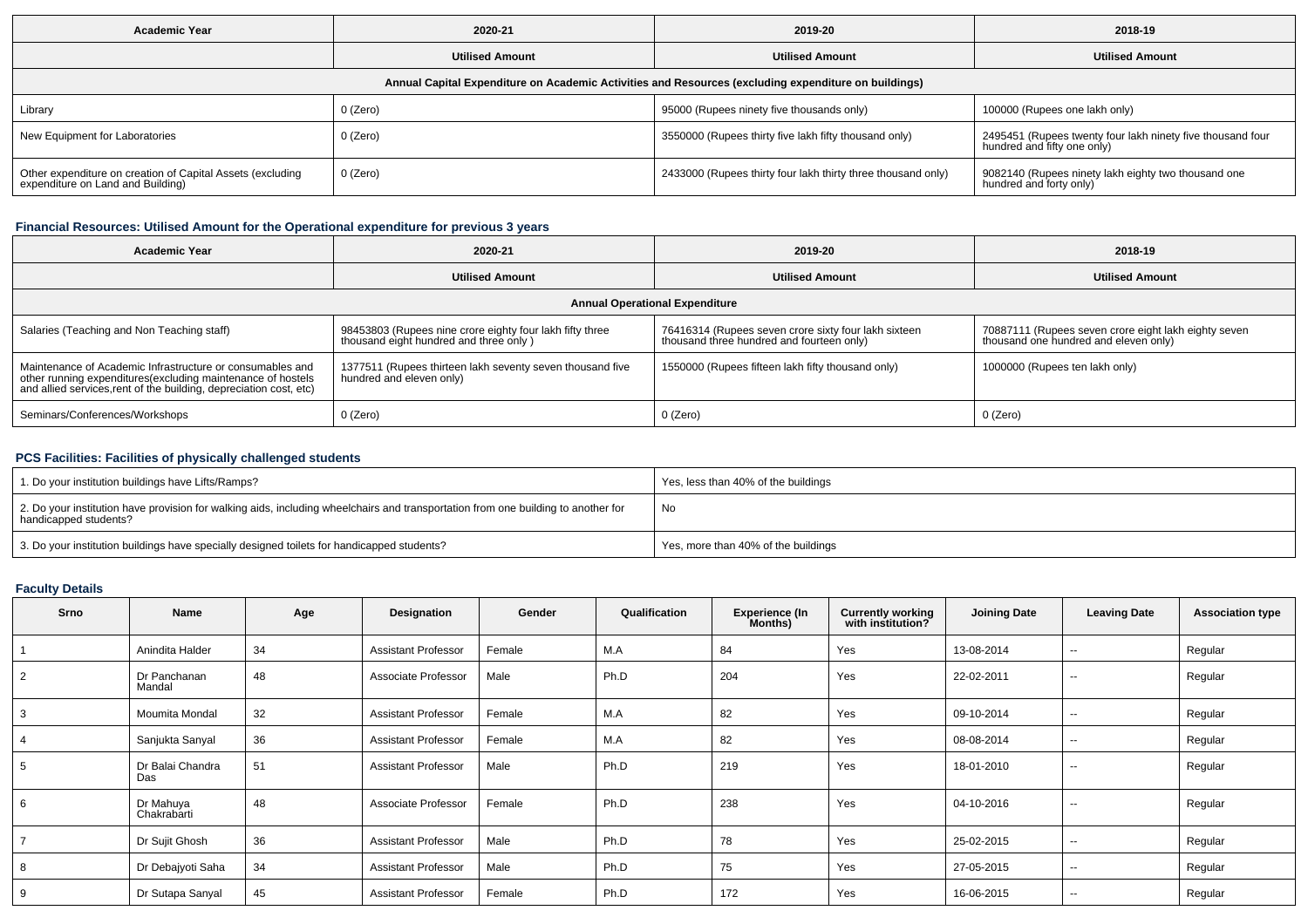| 10 | Dr Kaushik Sarkar            | 36     | <b>Assistant Professor</b> | Male   | Ph.D    | 69  | Yes | 06-11-2015 | $\overline{\phantom{a}}$ | Regular |
|----|------------------------------|--------|----------------------------|--------|---------|-----|-----|------------|--------------------------|---------|
| 11 | Manojit Mandal               | 34     | <b>Assistant Professor</b> | Male   | M.A     | 37  | Yes | 30-07-2018 | $\overline{\phantom{a}}$ | Regular |
| 12 | Dr Sobhan Niyogi             | 52     | Other                      | Male   | Ph.D    | 252 | Yes | 20-01-2015 | --                       | Regular |
| 13 | Dr Indrani Goswami           | 50     | <b>Assistant Professor</b> | Female | Ph.D    | 233 | Yes | 27-05-2011 | -−                       | Regular |
| 14 | Debahuti Sarkar              | 36     | <b>Assistant Professor</b> | Female | M.A     | 84  | Yes | 06-08-2014 | $\overline{\phantom{a}}$ | Regular |
| 15 | Mainak Putatunda             | 33     | <b>Assistant Professor</b> | Male   | M. Phil | 69  | Yes | 30-11-2015 | $\overline{\phantom{a}}$ | Regular |
| 16 | Dr Swati<br>Bhattacharya     | 47     | <b>Assistant Professor</b> | Female | Ph.D    | 151 | Yes | 12-04-2013 | ⊷.                       | Regular |
| 17 | <b>Buddhiswar Haldar</b>     | 36     | <b>Assistant Professor</b> | Male   | M. Phil | 67  | Yes | 05-01-2016 | -−                       | Regular |
| 18 | Indrita Saha                 | 30     | Assistant Professor        | Female | M.Sc.   | 83  | Yes | 22-08-2016 | $\sim$                   | Regular |
| 19 | Dr Pranab<br>Bhattacharjee   | 49     | <b>Assistant Professor</b> | Male   | Ph.D    | 182 | Yes | 31-08-2016 | $\overline{\phantom{a}}$ | Regular |
| 20 | Nirmalendu Hui               | 44     | <b>Assistant Professor</b> | Male   | M.Sc.   | 132 | Yes | 13-03-2015 | --                       | Regular |
| 21 | Dr Rubina Rahaman            | 32     | <b>Assistant Professor</b> | Female | Ph.D    | 39  | Yes | 04-05-2018 | -−                       | Regular |
| 22 | Dr Himani Biswas             | 37     | <b>Assistant Professor</b> | Female | Ph.D    | 69  | Yes | 06-11-2015 | $\overline{\phantom{a}}$ | Regular |
| 23 | Dr Pulakesh Ghosh            | 45     | <b>Assistant Professor</b> | Male   | Ph.D    | 132 | Yes | 10-09-2014 | Ξ.                       | Regular |
| 24 | Dr Amaresh Mandal            | 50     | Associate Professor        | Male   | Ph.D    | 231 | Yes | 02-12-2015 | $\sim$                   | Regular |
| 25 | Pitambar Nirala              | 35     | <b>Assistant Professor</b> | Male   | M.A     | 82  | Yes | 09-10-2014 | ⊷.                       | Regular |
| 26 | Edha Chakrabarti             | 40     | <b>Assistant Professor</b> | Female | M.A     | 84  | Yes | 31-07-2014 | --                       | Regular |
| 27 | Dr Lila Mahato               | 49     | Associate Professor        | Female | Ph.D    | 267 | Yes | 11-07-2014 | -−                       | Regular |
| 28 | Dr Debika Ghosh              | 29     | <b>Assistant Professor</b> | Female | Ph.D    | 67  | Yes | 25-07-2016 | -−                       | Regular |
| 29 | Dr Gopal Das                 | 40     | <b>Assistant Professor</b> | Male   | Ph.D    | 132 | Yes | 09-04-2015 |                          | Regular |
| 30 | Dr Subhadip Nath             | 35     | <b>Assistant Professor</b> | Male   | Ph.D    | 78  | Yes | 26-02-2015 | $\sim$                   | Regular |
| 31 | Dr Sumana Das                | 44     | <b>Assistant Professor</b> | Female | Ph.D    | 205 | Yes | 13-02-2014 | ⊷.                       | Regular |
| 32 | Dr Achintya Mohan<br>Goswami | 37     | <b>Assistant Professor</b> | Male   | Ph.D    | 136 | Yes | 13-04-2010 | $\sim$                   | Regular |
| 33 | Dr Kalidas Das               | 52     | Associate Professor        | Male   | Ph.D    | 240 | Yes | 18-09-2018 | -−                       | Regular |
| 34 | Sambuddha Ghosh              | 33     | <b>Assistant Professor</b> | Male   | M.A     | 84  | Yes | 21-01-2016 | --                       | Regular |
| 35 | Dr Ritankar<br>Mukherjee     | 39     | <b>Assistant Professor</b> | Male   | Ph.D    | 72  | Yes | 19-12-2015 | $\overline{\phantom{a}}$ | Regular |
| 36 | Ranita Ghosh                 | 32     | <b>Assistant Professor</b> | Female | M. Phil | 65  | Yes | 05-03-2016 | $\overline{\phantom{a}}$ | Regular |
| 37 | Tanmoy<br>Bhattacharjee      | 39     | <b>Assistant Professor</b> | Male   | M.A     | 68  | Yes | 19-12-2015 | ш,                       | Regular |
| 38 | Md Eltutmis                  | 37     | <b>Assistant Professor</b> | Male   | M.A     | 68  | Yes | 10-12-2015 | Ξ.                       | Regular |
| 39 | Sharmistha Das               | 45     | <b>Assistant Professor</b> | Female | M.Sc.   | 186 | Yes | 13-09-2014 | $\sim$                   | Regular |
| 40 | Dr Subrata Rana              | $35\,$ | <b>Assistant Professor</b> | Male   | Ph.D    | 83  | Yes | 10-09-2014 | н,                       | Regular |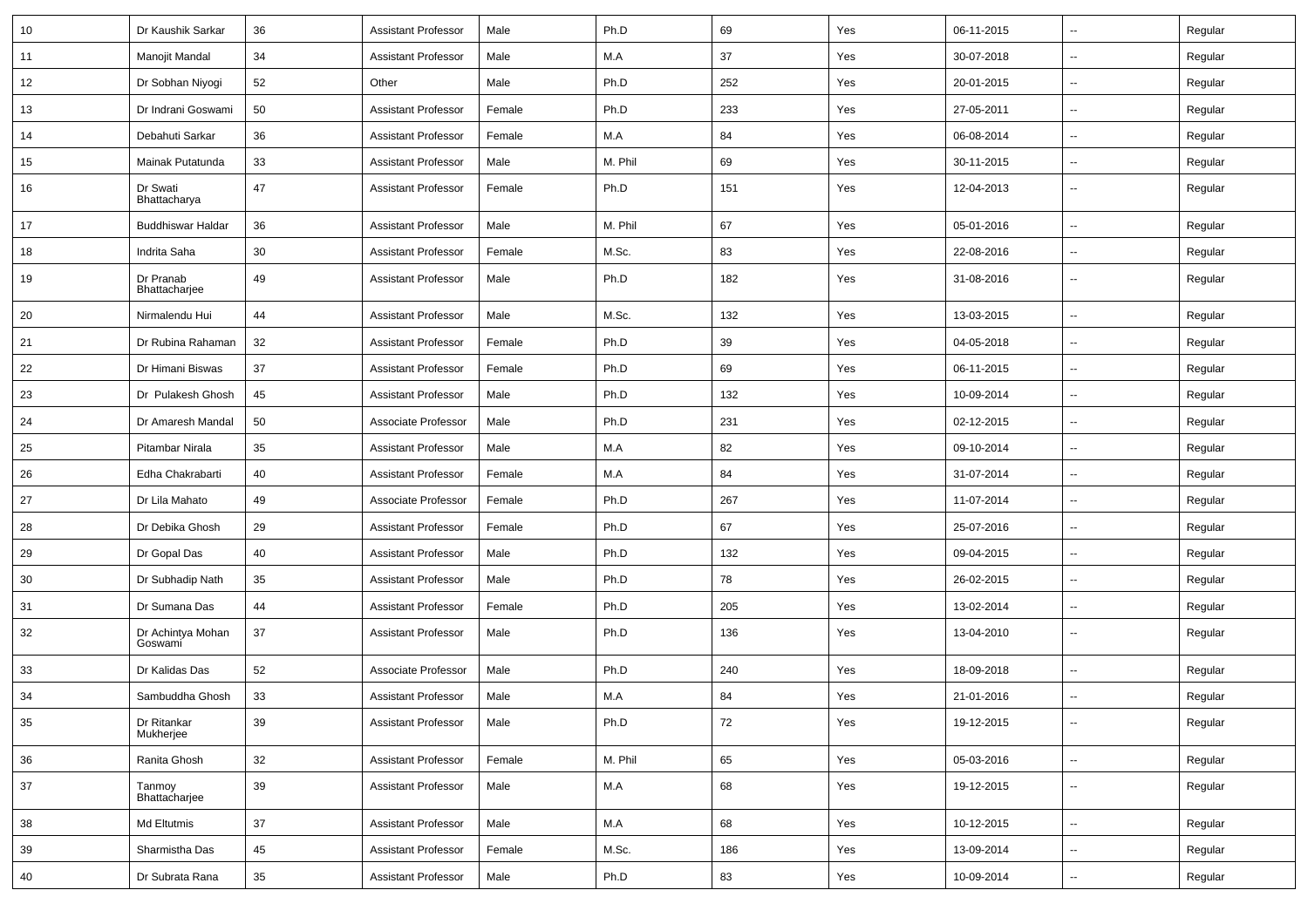| 41 | <b>Bishwajit Paul</b>                       | 39 | <b>Assistant Professor</b> | Male   | M.Sc.         | 144 | Yes | 08-06-2009 | --                       | Regular |
|----|---------------------------------------------|----|----------------------------|--------|---------------|-----|-----|------------|--------------------------|---------|
| 42 | Dr Abhijit Biswas                           | 34 | <b>Assistant Professor</b> | Male   | Ph.D          | 68  | Yes | 14-12-2015 | -−                       | Regular |
| 43 | Dr Somanjana<br>Khatua                      | 36 | <b>Assistant Professor</b> | Female | Ph.D          | 77  | Yes | 10-03-2015 | $\overline{\phantom{a}}$ | Regular |
| 44 | Chandan Sarkar                              | 37 | <b>Assistant Professor</b> | Male   | M.Sc.         | 77  | Yes | 03-03-2015 | --                       | Regular |
| 45 | Surjya Kumar<br>Mandal                      | 58 | Other                      | Male   | M.LISc        | 257 | Yes | 05-03-2016 |                          | Regular |
| 46 | Dr Sarmishtha<br>Chanda                     | 46 | <b>Assistant Professor</b> | Female | Ph.D          | 153 | No  | 09-09-2014 | 12-02-2019               | Regular |
| 47 | Dr Maitrayee<br>Banerjee Mukherjee          | 44 | <b>Assistant Professor</b> | Female | Ph.D          | 143 | Yes | 18-02-2019 |                          | Regular |
| 48 | Dr Pritha Mandal                            | 37 | <b>Assistant Professor</b> | Female | Ph.D          | 146 | Yes | 05-04-2019 | --                       | Regular |
| 49 | <b>SEWLI DAS</b><br><b>KARMAKAR</b>         | 52 | Associate Professor        | Female | M. Phil       | 276 | Yes | 06-06-2019 | $\overline{\phantom{a}}$ | Regular |
| 50 | Debasree Bose                               | 29 | <b>Assistant Professor</b> | Female | M. Phil       | 30  | Yes | 01-02-2019 | $\overline{\phantom{a}}$ | Regular |
| 51 | Dr MOUMITA BASU                             | 40 | <b>Assistant Professor</b> | Female | Ph.D          | 150 | Yes | 12-03-2019 | ⊷.                       | Regular |
| 52 | Dr Sreerupa Ray                             | 44 | <b>Assistant Professor</b> | Female | Ph.D          | 191 | Yes | 06-05-2019 | -−                       | Regular |
| 53 | Dr ASHRUMITA<br><b>BHATTACHARYA</b>         | 40 | <b>Assistant Professor</b> | Female | Ph.D          | 130 | Yes | 10-05-2019 | --                       | Regular |
| 54 | ANAMIKA<br>ADHIKARI<br><b>BHATTACHARJEE</b> | 41 | Other                      | Female | M. Phil       | 252 | Yes | 07-08-2007 | $\overline{\phantom{a}}$ | Regular |
| 55 | <b>KAUSTABI MAITRA</b>                      | 37 | Other                      | Female | M. Phil       | 144 | Yes | 01-08-2008 | --                       | Regular |
| 56 | Payel Bhattacharya                          | 37 | Other                      | Female | M.A           | 140 | Yes | 01-12-2009 | ⊷.                       | Regular |
| 57 | Dr Bhaskar Samanta                          | 42 | Other                      | Male   | Ph.D          | 140 | Yes | 01-12-2009 | --                       | Regular |
| 58 | <b>SWAGATA DEY</b>                          | 46 | Other                      | Female | M.A.(History) | 216 | Yes | 02-07-2003 | --                       | Regular |
| 59 | Dr Hiranmay Pal                             | 55 | Other                      | Male   | Ph.D          | 187 | Yes | 06-01-2006 | $\overline{\phantom{a}}$ | Regular |
| 60 | <b>Tirtha Sarkar</b>                        | 42 | Other                      | Male   | M.A.(History) | 195 | Yes | 12-04-2005 | $\overline{\phantom{a}}$ | Regular |
| 61 | Dr Sumana Tarafder<br>Mukherjee             | 49 | Other                      | Female | Ph.D          | 156 | Yes | 01-08-2008 | --                       | Regular |
| 62 | Ranjit Nandi                                | 41 | Other                      | Male   | M. Phil       | 156 | Yes | 10-08-2007 | -−                       | Regular |
| 63 | <b>ARJUN DAS</b>                            | 41 | <b>Assistant Professor</b> | Male   | M.Sc.         | 146 | Yes | 27-02-2019 | $\overline{\phantom{a}}$ | Regular |
| 64 | Dr SAMSUL<br><b>HOQUE</b>                   | 33 | <b>Assistant Professor</b> | Male   | Ph.D          | 83  | Yes | 26-09-2019 | $\overline{\phantom{a}}$ | Regular |
| 65 | Dr Ashraful Islam<br>Laskar                 | 35 | <b>Assistant Professor</b> | Male   | Ph.D          | 25  | Yes | 20-07-2019 | $\sim$                   | Regular |
| 66 | Abinash Darnal                              | 30 | <b>Assistant Professor</b> | Male   | M. Phil       | 26  | Yes | 13-06-2019 | ⊷.                       | Regular |
| 67 | <b>MEHEDI HASAN</b><br>MANDAL               | 30 | <b>Assistant Professor</b> | Male   | M. Phil       | 23  | Yes | 24-09-2019 | --                       | Regular |
| 68 | <b>ARNAB MANDAL</b>                         | 28 | <b>Assistant Professor</b> | Male   | M.A           | 22  | Yes | 16-10-2019 | $\sim$                   | Regular |